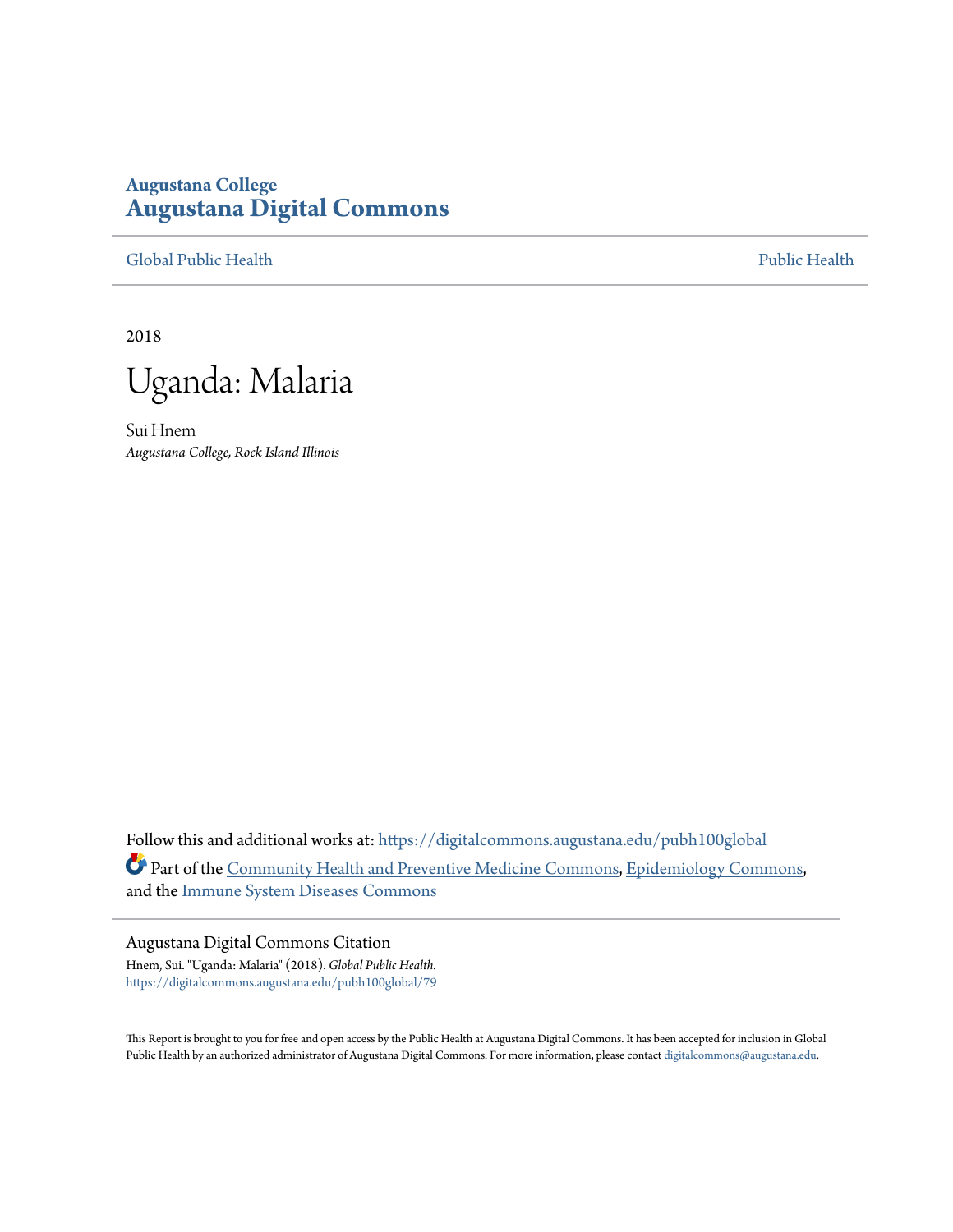# **Malaria as Common Leading Cause of Death in Uganda**



Uganda map with bordered countries.

### **What is Malaria?**

Malaria is a disease of the blood that is caused by mosquito bite or the *plasmodium parasite* (micro-organisms) which is transmitted from person to person by a particular type of mosquito (What is Malaria).

According to WHO estimates, between 70 000 and 100 000 children aged under five years die in Uganda annually of malaria. On average, a child in Uganda has four malaria episodes a year, and any of them could be fatal ("Treating malaria at home in Uganda"2006)



 Malaria Life Cycle [http://sitn.hms.harvard.edu](http://sitn.hms.harvard.edu/) **Symptoms and Treatment** 

Malaria is a preventable and curable disease. People start to experience symptoms such as fever, chills, and flu like illness within 10-15 days after mosquito bite. It is best to seek healthcare as soon as possible and do laboratory testing or a rapid diagnostic test (RDT) and Artemisinin-based combination to see if the patient is positive for malaria. Another treatment is vaccination, Mosquirix for child malaria protection ("Treating malaria at home in Uganda," 2017).

## **Name**: Uganda

**Location**: Uganda lies across the Equator right in the heart of Africa in East Africa. Uganda is bordered by Congo in the west, Kenya in the east, Rwanda in the south west, Tanzania in the south, and Sudan in the north making it a landlocked country ("Africa," 2017).

**Population**: In 2014 census, the population was 34.6 million and the population reached to 43 million in 2018 ("Uganda Population," 2017). [Uganda](http://worldpopulationreview.com/countries/uganda-population/) is one of the countries that is rich with ethnic diversity, which includes most of its population speaking three major languages - English (official), Swahili (official), Luganda, and numerous other local languages. ("Uganda Population," 2017). According to official government figures, an estimated 85 percent of the population is Christian, 12 percent is Muslim, and the remaining 3 percent follow indigenous beliefs, Hinduism, Bahaism, and Judaism ("Uganda,"2009).

**Political Structure:** Uganda is a presidential republic. The president is the head of both state and government. The country gained independence from Great Britain in 1962. The constitution was ratified in 2015, and formed executive, legislative, and judicial branches. The constitution provides for an executive president to be elected every 5 years ("About Uganda").

**Major Challenges in Uganda**: Uganda is one of the poorest countries in the world and its economy has suffered from devastating economic policies and instability. In fact, 51 percent of the population lives below international poverty line of \$1.29 a day. Other major challenges faced by the nation are poor healthcare system and lack of clean water (Worldatlas).